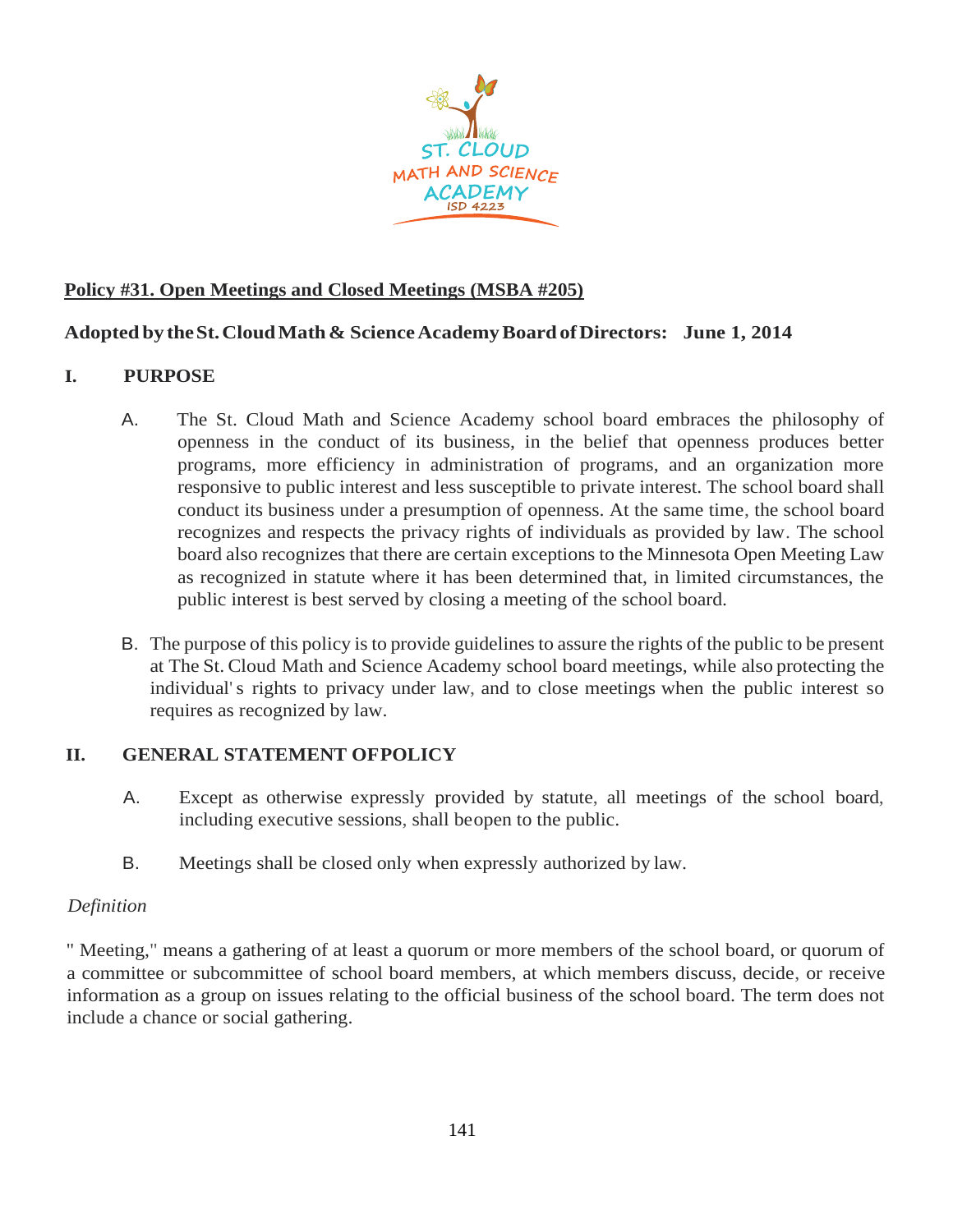# A. Meetings

1. Regular Meetings

A schedule of the regular meetings of the school board shall be kept on file at its primary offices. If the school board decides to hold a regular meeting at a time or place different from the time or place stated in its schedule, it shall give the same notice of the meeting as fora special meeting.

- 2. Special Meetings
	- For a special meeting, the school board shall post written notice of the date, time, place, and purpose of the meeting on the official bulletin board of the school or on the door of the school board's usual meeting room if there is no.official bulletin board.
	- The notice shall also be mailed or otherwise delivered to each person who has filed a written request for notice ofspecial meetings.
	- This notice shall be posted and mailed or delivered at least three days before the date of themeeting. As an alternative to mailing or otherwise delivering notice to persons who have filed a written request, the school board may publish the notice once, at least three days before the meeting, on the school' s official Web site.
	- A person filing a request for notice of special meetings may limit the request to particular subjects, in which case the school board is required to send notice to that person only concerning those particular subjects.
	- The school board will establish an expiration date on requests for notice of special meetings and require refiling once each year. Not more than 60 days before the expiration date of request for notice, the school board shall send notice of the refiling requirement to each person who filed during the preceding year.
- 3. Emergency Meetings
	- An emergency meeting is a special meeting called because of circumstances that in the judgment of the school board require immediate consideration.
	- If matters not directly related to the emergency are discussed or acted upon, the minutes of the meeting shall include a specific description of those matters.
	- The school board shall make good faith efforts to provide notice of the emergency meeting to each news medium that has filed a written request for notice ifthe request includes the news medium's telephone number.
	- Notice of the emergency meeting shall be given by telephone or any other method used to notify the members of the school board.
	- Notice shall be provided to each news medium that has filed a written request for notice as soon as reasonably practicable after notice has been given to the school board members.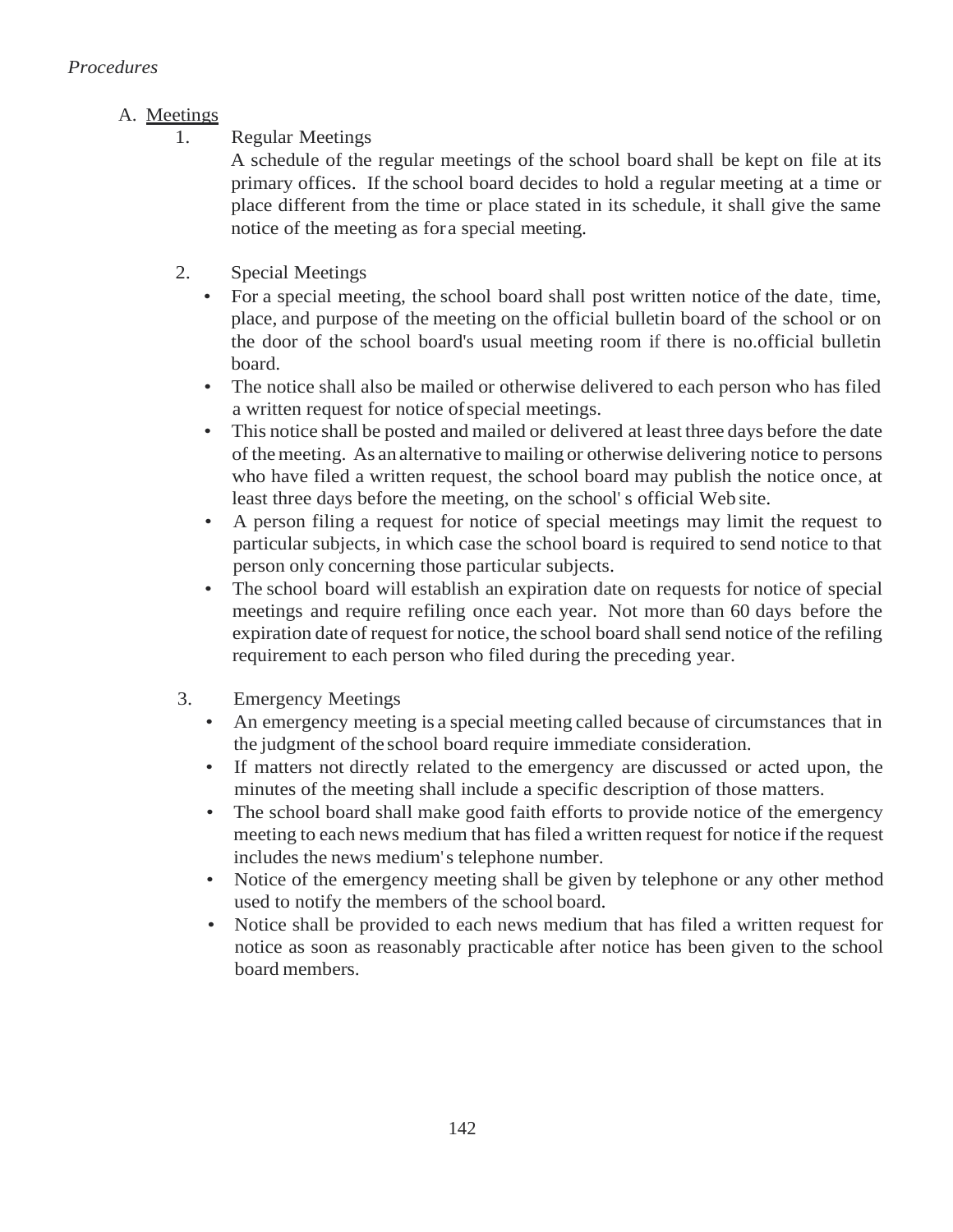- Notice shall include the subject of the meeting.
- Posted or published notice of an emergency meeting shall not berequired.
- The notice requirements for an emergency meeting as set forth in this policy shall supersede any other statutory notice requirement for a special meeting that is an emergency meeting.

# 4. Recessed or Continued Meetings

If a meeting is a recessed or continued session of a previous meeting, and the time and place of the meeting was established during the previous meeting and recorded in the minutes of that meeting, then no further published or mailed notice is necessary.

#### 5. Closed Meetings

The notice requirements of the Minnesota Open Meeting Law apply to "closed meetings."

6. Actual Notice

If a person receives actual notice of a meeting of the school board at least 24 hours before the meeting, all notice requirements are satisfied with respect to that person, regardless of the method of receipt of notice.

# B. Votes

The votes of school board members shall be recorded in a journal kept for that purpose, and the journal shall be available to the public during all normal business hours at the administrative offices of the school.

# C. Written Materials

- In any open meeting, a copy of any printed materials relating to the agenda items prepared or distributed by the school board or its employees and distributed to or available to all school board members shall be available in the meeting room for inspection by the public while the school board considers their subject matter.
- This provision does not apply to materials not classified by law as public, or to materials relating to theagenda items of a closed meeting.

# D. Data

- Meetings may not be closed merely because the data to be discussed are not public data.
- Data that are not public data may be discussed at an open meeting if the disclosure relates to a matter within the scope of the school board's authority and is reasonably necessary to conduct the business or agenda item before the school board.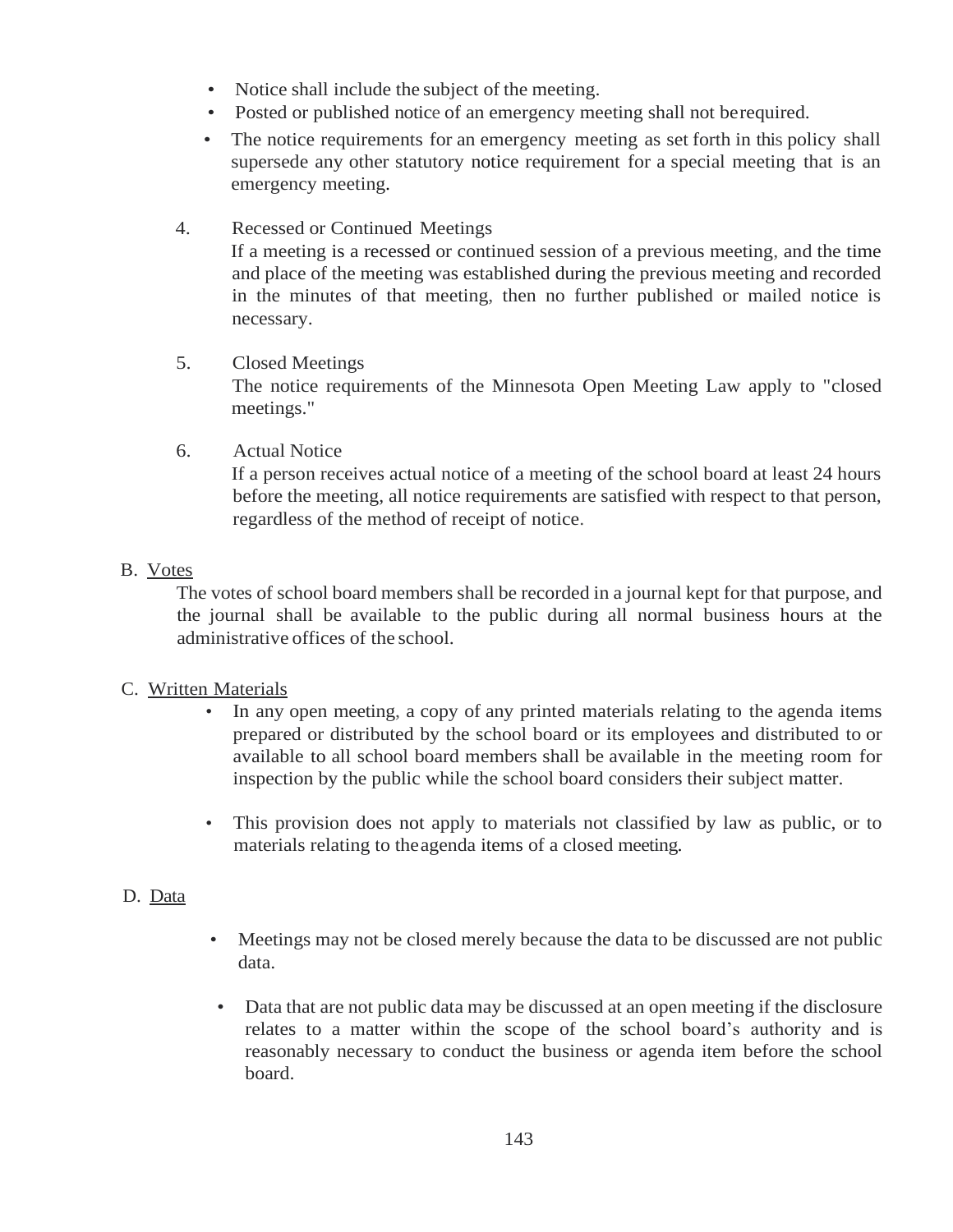• Data discussed at an open meeting retain the data's original classification; however, a record of the meeting, regardless of form, shall be public.

# E. Closed Meetings

1. Preliminary Consideration of Charges

The school board shall close one or more meetings for preliminary consideration of allegations or charges against an individual subject to its authority. If the school board members conclude that discipline of any nature may be warranted as a result of those specific charges or allegations, further meetings or hearings relating to those specific charges or allegations held after that conclusion is reached must be open. A meeting must also be open at the request of the individual who is the subject of the meeting.

2. Performance Evaluations

The school board may close a meeting to evaluate the performance of an individual who is subject to its authority. The school board shall identify the individual to be evaluated prior to closing a meeting. At its next open meeting, the school board shall summarize its conclusions regarding the evaluation. A meeting must be open at the request of the individual who is the subject of the meeting.

3. Attorney-Client Meeting

A meeting may be closed if permitted by the attorney-client privilege. Attorneyclient privilege applies when litigation is imminent or threatened, or when the school board needs advice above the level of general legal advice, i.e., regarding specific acts and their legal consequences. A meeting may be closed to seek legal advice concerning litigation strategy, but the mere threat that litigation might be a consequence of deciding a matter one way or another does not, by itself, justify closing themeeting.

- 4. Dismissal Hearing
	- A hearing on the dismissal of a licensed teacher shall be public or private at the teacher's discretion. A hearing regarding placement of teachers on unrequested leave of absence shall be public.
	- A hearing on dismissal of a student pursuant to the Pupil Fair Dismissal Act shall be closed unless the pupil, parent or guardian requests an open hearing.
- 5. Meetings to Discuss Certain Non-Public Data Any portion of a meeting must be closed if the following types of data are discussed:
	- Data that would identify alleged victims or reporters of criminal sex ual conduct , domestic abuse, or maltreatment of minors or vulnerable adults;
	- Active investigative data collected or created by a law enforcement agency; or
	- Educational data, health data, medical data, welfare data, or mental health data that are not public data.